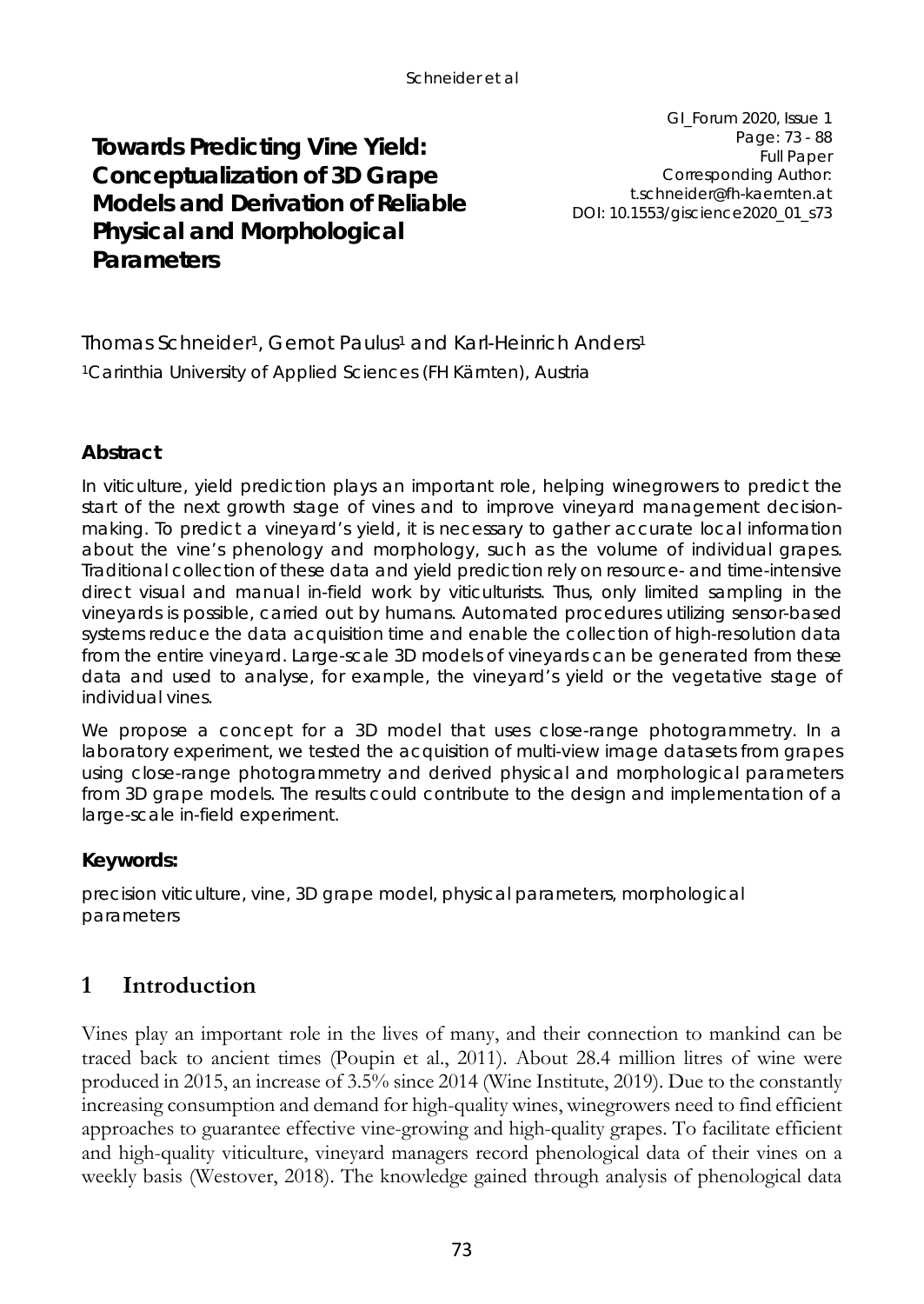helps them to execute vineyard management practices at the right time and to determine the beginning of the next growth phase of the plants (Westover, 2018). Furthermore, estimated crop yields derived from phenological information is also helpful for wineries so that they can predict better the size of their crops and how much wine they will produce (Moyer and Komm, 2015). However, phenological data collection is traditionally performed manually (Moyer and Komm, 2015), is time-consuming (Nuske et al., 2014), and can be prone to human error (Rose et al., 2016). The application of sensor-based systems to collect and analyse phenological data can help to avoid gaps in phenological datasets (Westover, 2018), reduce human error and data collection time, make yield prediction more reliable, and reduce labour costs (Rose et al., 2016).

This preliminary study deals with the conceptualization of 3D models of harvest-ripe grapes using close-range photogrammetry and the derivation of physical and morphological parameters from the models. It was conducted in the form of a laboratory experiment.

The knowledge from this study could be utilized for the design and implementation of in-field experiments at vineyard scale. Furthermore, the information obtained helps to evaluate how well empirical physical and morphological measurements of the phenological stages of vines (in this case from harvest-ripe grapes) compare to model-based measurements. Our study also provides data on the image resolution required to create 3D high-density point clouds of individual grapes from images taken by unmanned aircraft system (UAS) flight missions.

# **2 Precision Viticulture, Phenological Stages of Vines and Yield Prediction**

# **2.1 Precision Viticulture**

Scientists and viticulturists strive constantly to find new approaches to improve the efficiency of vineyard management and to increase the quality of grapevines. Rapid advances in the 20th and 21st centuries have provided new digital and spatial technologies and enabled new sciences with a focus on viticulture, including precision viticulture. Nowadays, sensor-based systems are often used in viticulture, for example to derive phenological data from vineyards (Rose et al., 2016) or to predict a vineyard's yield (Nuske et al., 2014).

Precision viticulture is defined as the application of geospatial technologies, devices and tools which exploit spatial location to collect, store, manipulate, analyse and visualize environmental data from vineyards. Technologies and systems developed through precision viticulture give winegrowers and viticulturists the opportunity to collect data from their vineyards in real-time with accurate positional information (Goldammer, 2015).

Thus, the application of precision viticulture technologies has a wide range of advantages for viticulture experts. The foremost advantage is the improvement of viticulture management, including not only the enhancement of management techniques but also the ability to improve decisions on when to apply particular techniques. Deploying vineyard-related practices in timely fashion, such as the adjustment of canopy and nutrients, or the detection and elimination of diseases and insects, leads to an increased yield, yield quality and yield security.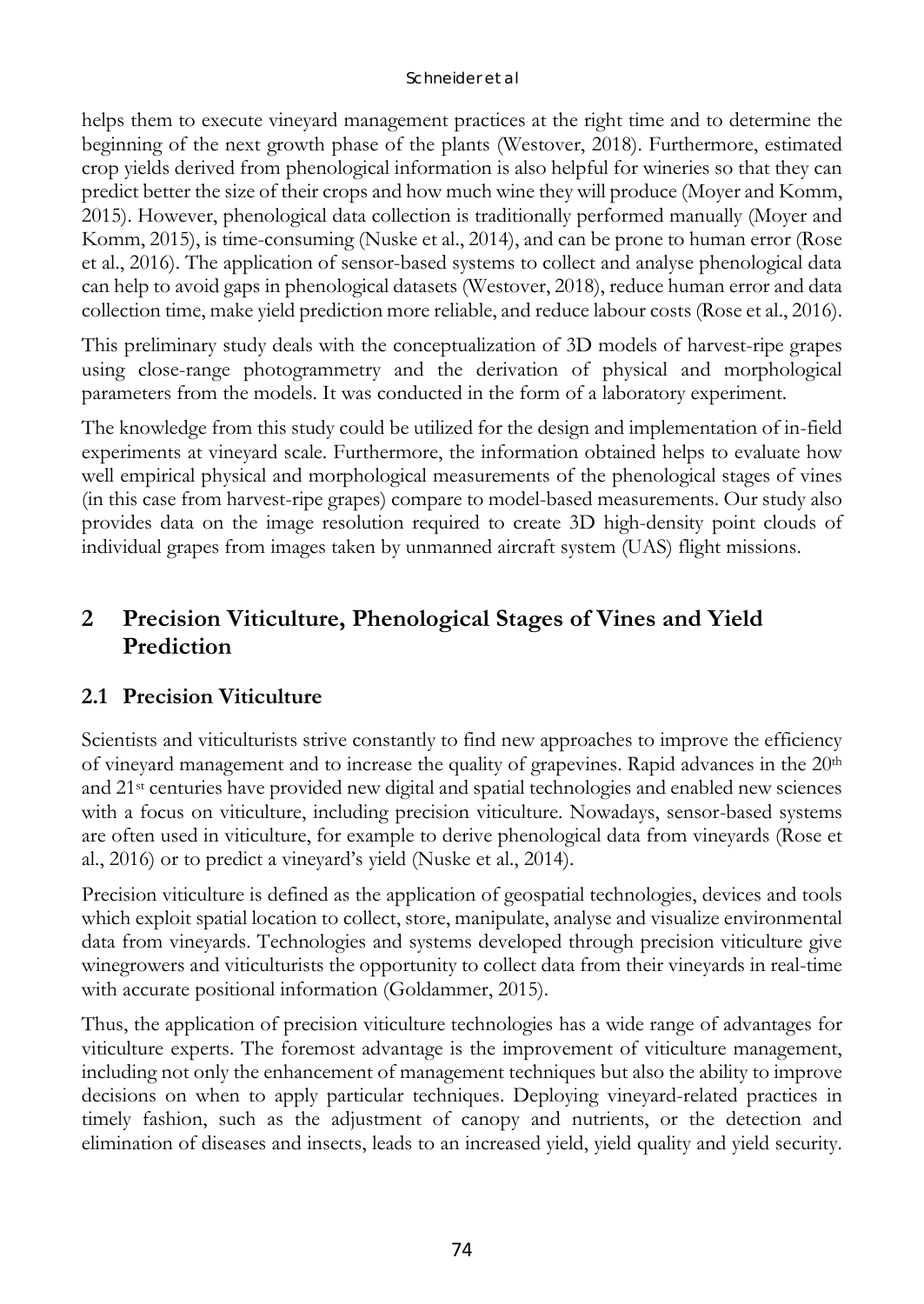Furthermore, it helps to reduce operating costs and the use of chemicals, and to improve the quality of soil and groundwater around a vine (Maniak, 2004).

# **2.2 Phenological Stages of Vines**

In the context of viticulture management and yield prediction, the topic of "phenology" plays an important role. Phenology is the science which focuses on the natural changes and development of organisms and their relationship with seasonal variations in climatic parameters (Centinari, 2018; Westover, 2018; Hellman, 2003). It gives winegrowers crucial information about the health and condition of their plants. An important phenological characteristic of vines are their vegetative changes and developments over the course of a season. The weekly collection of phenological data such as plant growth information is recommended in order to avoid gaps in the datasets (Westover, 2018). One difficulty in trying to measure a vine's phenology is that plant growth is an ongoing process, and individual vines have their own natural growth patterns which are influenced by many different factors. Thus it is difficult to divide the seasonal growth of vines into exact, discrete, phases.

Various scales and classification systems support winegrowers and scientists by dividing the growth process into several phenological stages. A frequently used phenological classification for vines is the Modified Eichhorn-Lorenz (E-L) system. This system was originally designed by Dr. K. W. Eichhorn and Dr. D. H. Lorenz in 1977, revised in 1995 by B. G. Coombe, and modified further in 2004 by Coombe and P. Dry, becoming known as the Modified Eichhorn-Lorenz system (Westover, 2018). The modifications of the original E-L system concern changes in the classification of bud growth, since the visual characteristics in the early stages of bud growth vary among grapevine varieties (Centinari, 2018).

The Modified E-L system classifies the annual growth of vines into 47 vegetative stages, to each of which is assigned a specific E-L number. The system highlights eight of these as major stages: Bud Burst (E-L 4), Shoots 10 cm (E-L 12), Flowering begins (E-L 19), Flowering (E-L 23), Setting (E-L 27), Berries pea-size (E-L 31), Véraison (E-L 35) and Harvest (E-L 38). In the context of precision viticulture, these key phenological stages and their corresponding characteristics are used as benchmarks by winegrowers and scientists to check the condition of vines, carry out necessary practices, monitor nutrients, and reduce pests and diseases. Furthermore, tracking and collecting phenotypical data of vines during the major stages is useful to estimate a vineyard's yield (Goldammer, 2015).

This research project focuses on the last key phenological stage, "Harvest" (E-L 38), which is characterized by ripened grapes having reached their potential berry size and adopted their variety's typical berry colour (Westover, 2018). Although the grapes are already ripe, the precise date of the harvest depends on their intended use and the vine-grower's desired ripeness parameters (Hellman, 2003). The aim of the paper is to model harvest-ripe grapes in 3D and to derive physical and morphological parameters, such as volume (which correlates to berry size), from these models.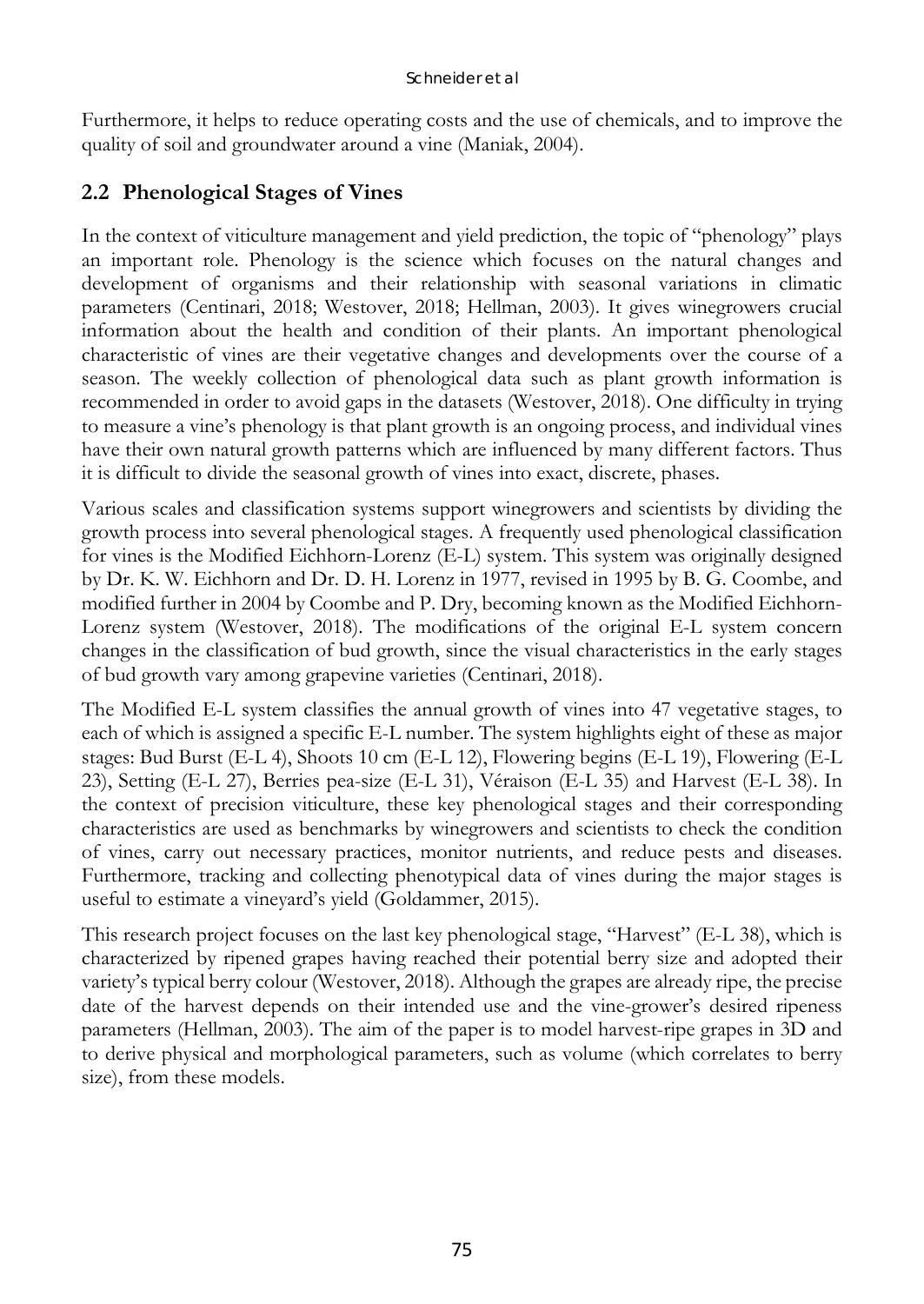## **2.3 Yield Prediction**

Yield is another vital topic in viticulture. It is measured in tons of grapes over a vine block or other spatial unit. In specific applications, yield is also referred to as the amount of fruit on a single vine (Moyer and Komm, 2015).

Information on a vineyard's current anticipated yield enables winegrowers to check whether the yearly yield and quality goals are likely to be achieved. Yield prediction is necessary to assess when to utilize specific vineyard practices or to determine when grapes will be ready for harvest (Nuske et al., 2011). Data about physical and morphological features of grapes, such as their weight or volume, are valuable for vine experts as they help to predict yield (Hemming, 2016). Yield-prediction approaches include the in-season cluster counting method and dormant winter bud dissection (Moyer and Komm, 2015). To obtain reliable yield prediction results, yield prediction must be carried out throughout several blocks of a vineyard and throughout the seasons (Dunn, 2010). Traditionally, samples used for yield prediction are collected manually by winegrowers in the field (Nuske et al., 2014). A feature that is common to these traditional non-sensor-based approaches is their reliance on direct visual and manual in-field measurements. These traditional methods are thus very labour-intensive and allow the collection of only a limited number of samples.

The application of sensor-based technologies, such as photogrammetric approaches in combination with UAS, overcome some of these challenges as they provide a high adaptability to geographical extent and can produce highly detailed point clouds covering an entire vineyard (Rose et al., 2016). This preliminary photogrammetric study focuses on digital data and image collection associated with yield prediction. It looks at the possibility of reducing time-intensive and expensive labour, decreasing human error, and preventing destructive sampling. It takes the form of a laboratory experiment for the modelling of harvest-ripe grapes as digital 3D models based on close-range photogrammetry. The approach also allows the derivation of reliable physical and morphological parameters such as grape weight and volume.

# **3 Data Acquisition and Data-Modelling Methodology**

The workflow of the laboratory experiment for the derivation of morphological parameters of harvest-ripe grapes is illustrated in [Figure 1.](#page-4-0) The first step is to assemble the necessary equipment for data-capture. The subsequent data-capture procedure involves close-range photogrammetry to record multi-view image datasets of grapes and the manual measurement of grape features such as length, width and weight of individual grapes, which are utilized for data validation. The image datasets acquired are utilized in a multi-view 3D photogrammetric analysis to generate high-density 3D grape models. Next, the RANSAC shape-detection tool is used to derive the structure of individual grapes and parameters, such as berry diameter, from the 3D grape models. Characteristics such as the length, width, volume and weight of the digital grape clusters and of individual digital grapes are determined based on the parameters derived from the 3D model. The final step is a validation process, which involves comparing the calculated morphological parameters of the digital grapes and the manually measured parameters.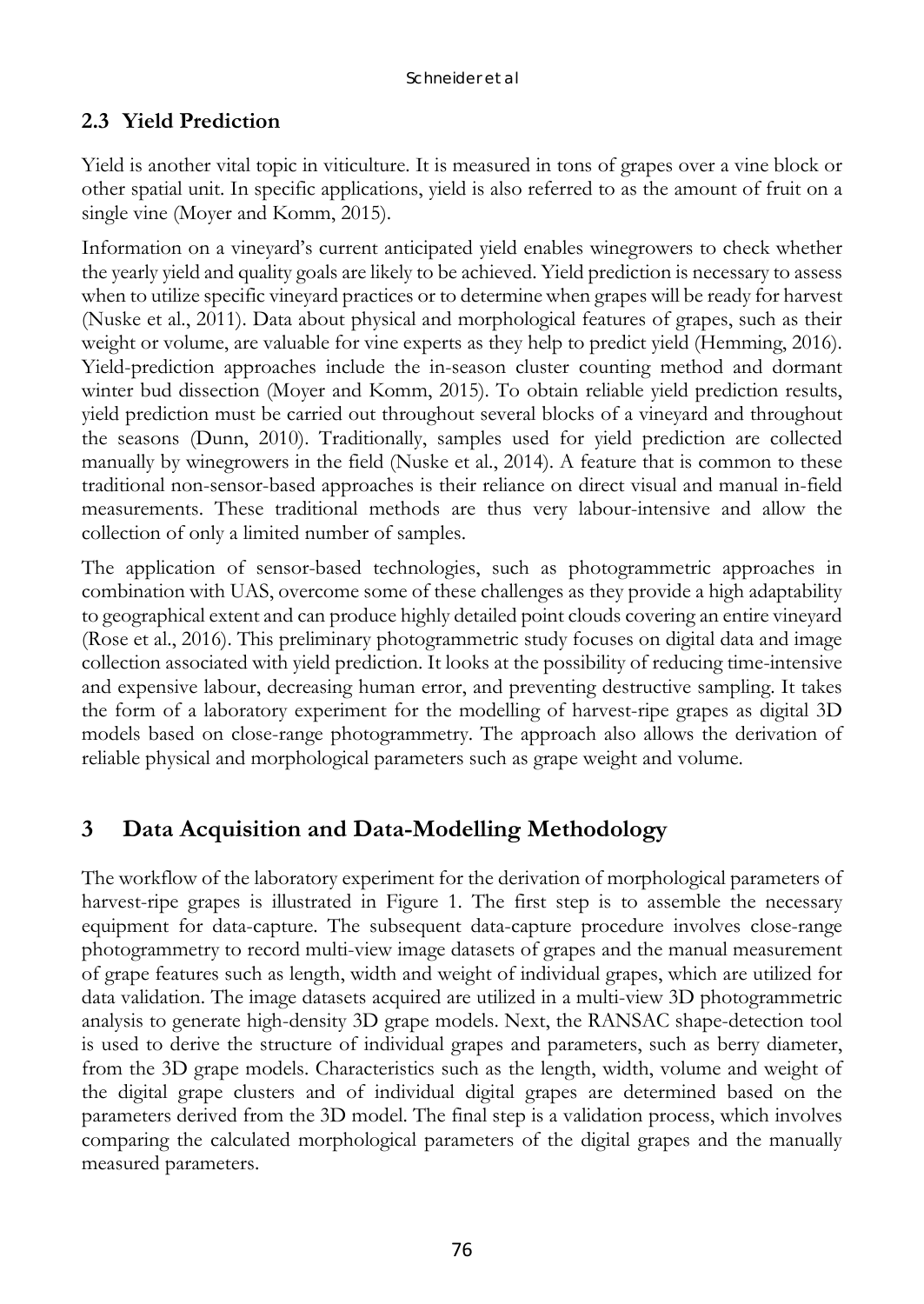

<span id="page-4-0"></span>**Figure 1:** The laboratory experiment workflow

# **3.1 Laboratory Experiment Setup and Data Acquisition Process**

Setting up the laboratory experiment requires gathering and installing the necessary equipment for the data capture. The equipment and objects used in the data acquisition process are:

- 1. Camera
	- A Sony Alpha 7r3 (Sony, 2018) was used. Relevant technical details of the camera are:
		- i. 42.4megapixels
		- ii. Sensor size of 35.9 times 24.0mm
		- iii. Pixel dimension of 7953 times 5304pixel
- 2. Tripod
- 3. Flashers
- 4. Metal bars
- 5. Strings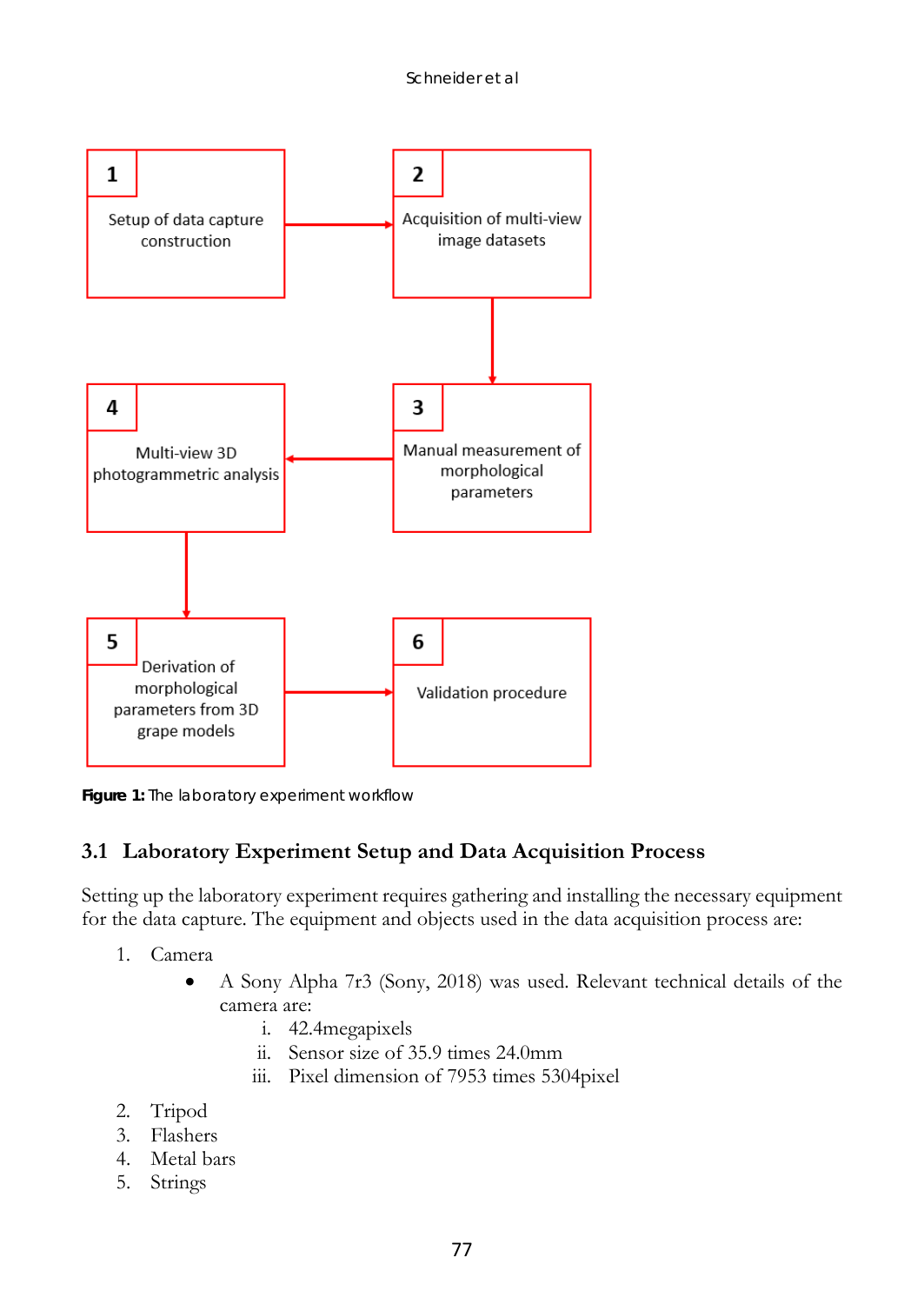- 6. Metal plate with holes
- 7. Weighing scale
- 8. Calliper ruler
- 9. Table to record measurements
- 10. Commercially available green and red grapes (which represent grapes from vines at the harvest stage).

The camera was used with a wide-angle lens and mounted on a tripod. The focal length of the camera was set to 90mm and the aperture to 22 for image capturing. These settings proved to provide the best results. No camera calibration was applied as the calibration is automatically estimated in the 3D modelling software.

The data-capturing construction is a framework consisting of three metal bars (see [Figure 2,](#page-5-0) which illustrates the final version of the construction). The grapes are attached with strings, tape and a metal plate to the middle of the horizontal bar in such a way that they can be rotated while the tripod with the camera remains fixed. The tripod and camera are placed 1 metre away, in front of the grapes. No position marks are used in this setup, as only the relative position of the camera to the grapes is of interest, and there is a very high overlap between the images.



**Figure 2:** Data capture construction: 1. Camera, 2. Tripod, 3. Flashers, 4. Bars, 10. Grapes

<span id="page-5-0"></span>The processing steps of the data-capturing procedure are shown in [Figure 3.](#page-6-0) The procedure consists of two principal parts:

1. The image-capturing process applies close-range photogrammetry to generate highresolution images of the grapes from multiple points of view. During this process, after an image is created, the grapes are rotated by a few degrees, which changes the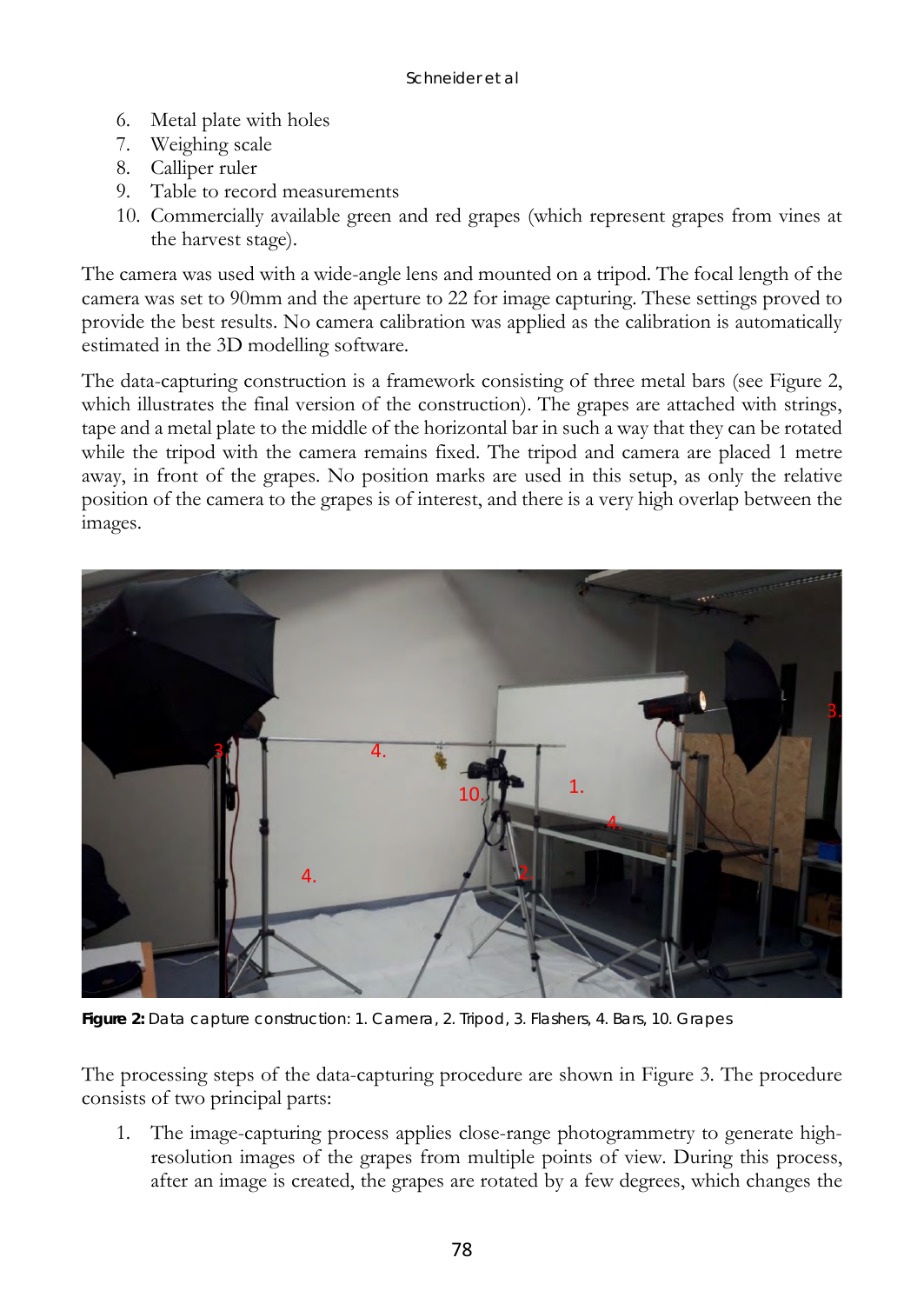relative viewing angle of the camera on the grapes without moving the tripod. This ensures that images of the grapes from different points of view are recorded. The multi-view image dataset thus generated is used in the data-modelling process to create the 3D grape models.

2. The manual measurement is carried out using a calliper ruler, a weighing scale, and a table to record the measurements. First, the total weight of the grape cluster is measured and noted. Then, each grape is carefully removed from the cluster, and its length, width and weight are recorded. [Figure 4](#page-7-0) shows how the length and width of the grapes are measured. Finally, the grapes are counted and the number of grapes from the individual grape clusters are recorded in a table. [Figure 5](#page-7-1) shows the various elements required for the manual measurement of a grape cluster.



<span id="page-6-0"></span>*Figure 3:* Workflow of the data capture process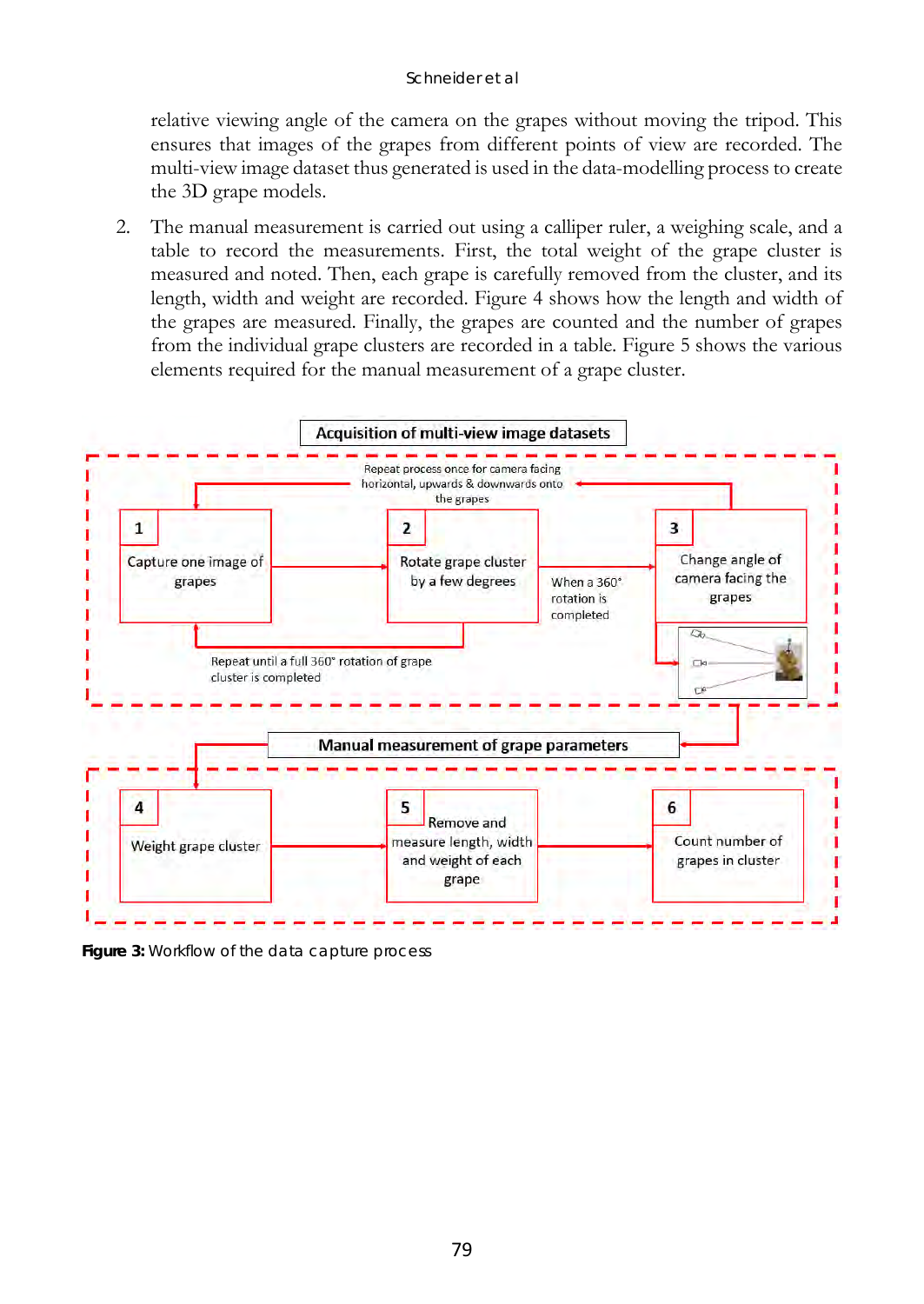

**Figure 4:** Measuring length and width of grapes



**Figure 5:** Material for manual measurement of grapes

## <span id="page-7-1"></span><span id="page-7-0"></span>**3.2 Multi-View 3D Photogrammetric Analysis**

The next phase of the study deals with a multi-view 3D photogrammetric analysis of the captured grape images. This multi-step procedure produces high-density photogrammetric 3D point clouds that are used to generate 3D grape models. The program Agisoft Photocan Professional© 1.4.3 (build 6529) is used (Agisoft, 2019). [Figure 6](#page-8-0) illustrates the workflow for the multi-view 3D photogrammetric analysis.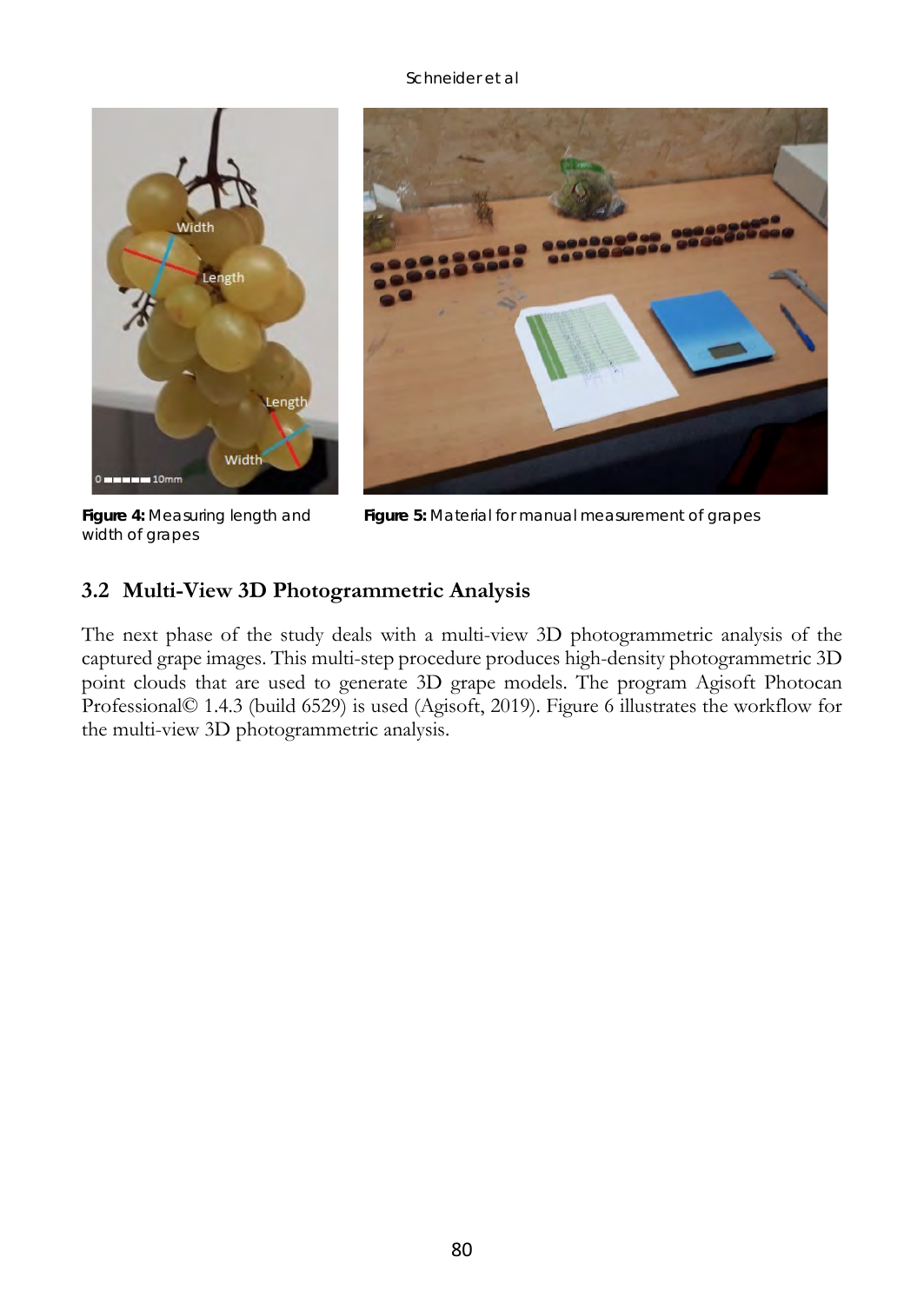

<span id="page-8-0"></span>**Figure 6:** Workflow of the multi-view 3D photogrammetric analysis

First, the high-resolution grape images are loaded into the program. Then, using the "magic wand" tool within Agisoft Photoscan, masks are created for each image to hide such things as the bars, unnatural distortions, or white pixels representing the wall. The masking results in the 3D grape models being more precise because the modelling will only use unmasked parts of images for the calculation of the point clouds and the 3D models. The data-modelling process was tested with unmasked images, and although the resulting 3D models showed generally good results, some grapes showed 3D distortions and unnatural white strips.

Next, the images are aligned in an image-matching process. Image-matching is a prerequisite for 3D modelling of structures as it extracts 3D information from multiple overlapping images. The 3D information thus acquired can be applied to construct 3D models of the surveyed object or scene (Zhang, Xiong and Hao, 2011). The image-matching procedure uses extracted 3D information to align the images and to compute the camera positions, image orientation, and a sparse point cloud. Next, a dense point cloud is generated based on the 3D information contained in the sparse point cloud, the matched images, and the camera parameters that have been calculated. By executing a meshing algorithm, the dense clouds are meshed to 3D grape models.

Finally, a texturing process adds textures from the photographs to the corresponding parts in the previously generated 3D grape models, resulting in the final 3D models of the grapes [\(Figure 7,](#page-9-0) green grapes; [Figure 9,](#page-9-1) red grapes). To illustrate the quality of the modelled grapes, photos of the actual grapes are also shown in [Figures 8](#page-9-2) and [10.](#page-9-3)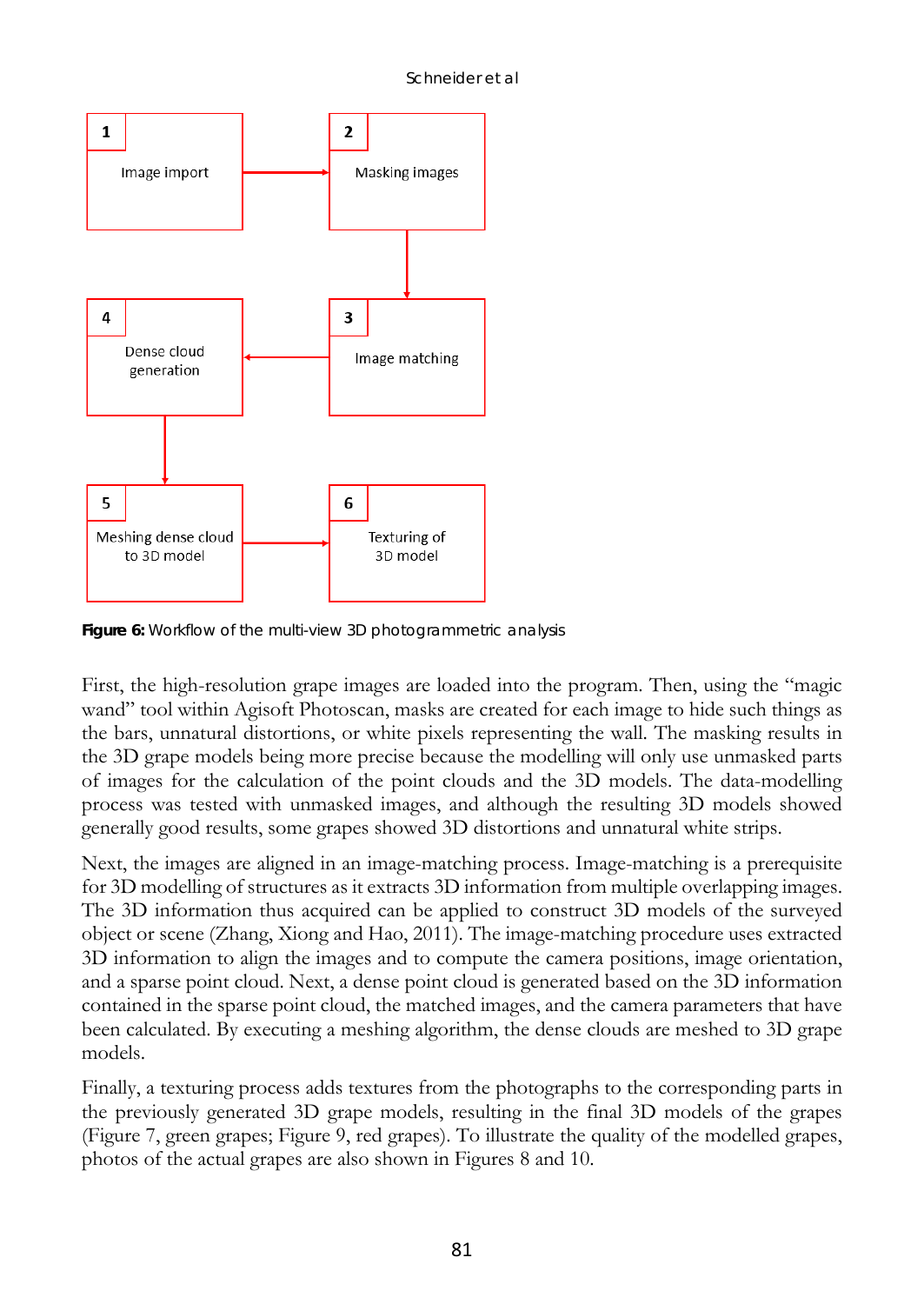



**Figure 7:** 3D model of the green grapes **Figure 8:** Photo of the actual green grapes

<span id="page-9-1"></span>

<span id="page-9-3"></span><span id="page-9-2"></span><span id="page-9-0"></span>

**Figure 9:** 3D model of the red grapes **Figure 10:** Photo of the actual red grapes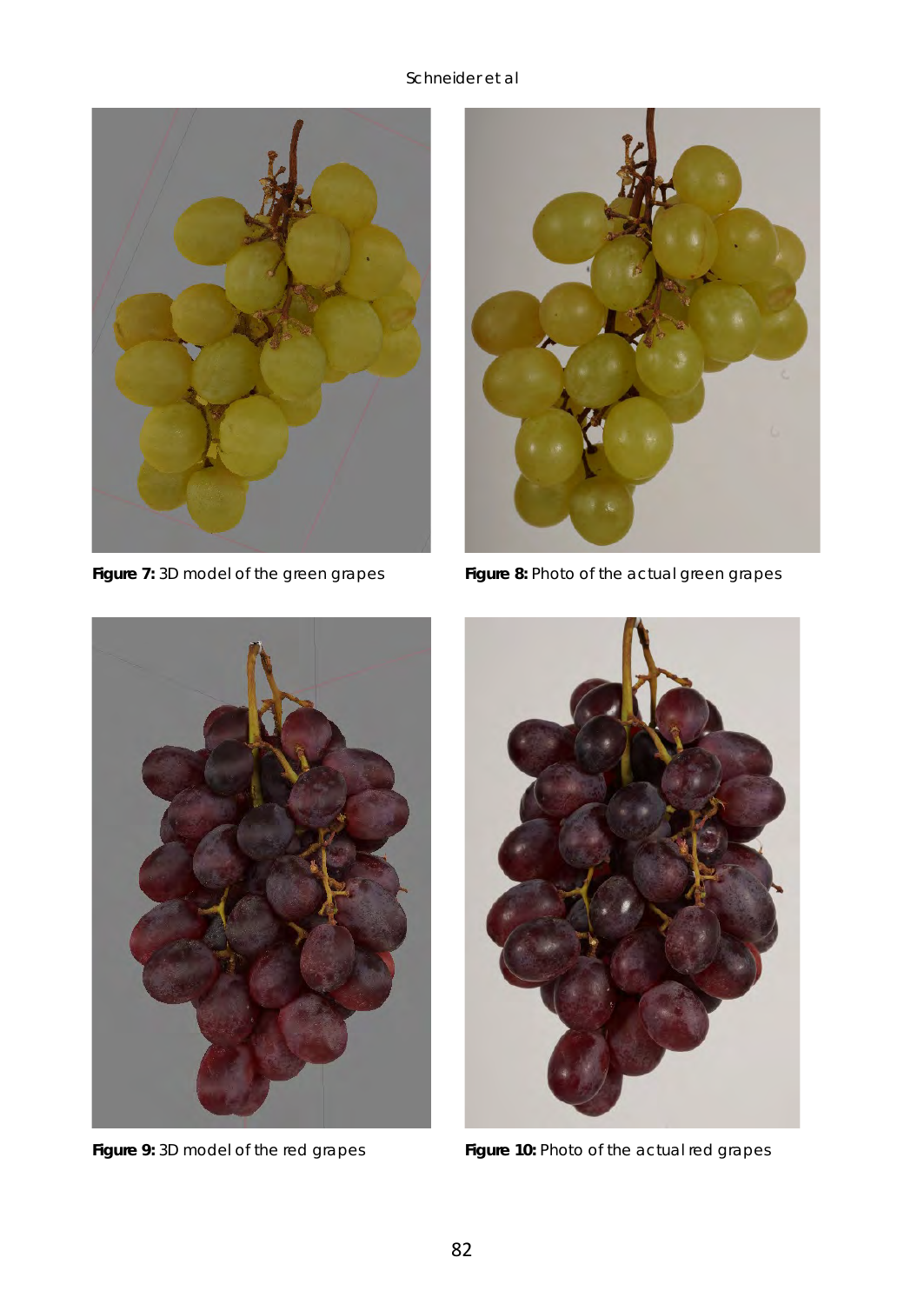### **3.3 Derivation of Morphological Parameters from 3D Grape Models**

The next step of the methodology is to identify the shapes of the individual grapes in the 3D models and to derive the physical and morphological parameters of single grapes and of grape clusters. Data such as their weight and volume are important for winegrowers and wineries as they can be utilized to predict yield (Hemming, 2016).

In order to identify the shapes of individual grapes, the RANSAC shape detection plugin (Schnabel, Wahl and Klein, 2007) of the program CloudCompare (CC) version v2.10-alpha [64-bit] (CloudCompare, 2019) is deployed to fit spherical shapes into detected grapes in the 3D models. If a sphere-like shape is found in a 3D model, the corresponding part of the model is separated, colour-coded, and a sphere is placed at that location. The grapes detected in the 3D models are shown in Figures [11](#page-11-0) (green grape model) and [12](#page-11-1) (red grape model). The grapes in these figures are shown in different hues to allow easier visual distinction between single grapes.

The CC plugin also calculates parameters of these shapes, such as the radius. The radius (r) of an identified digital grape is, by definition, half the grape's width. Thus the width (b) of a 3D grape is derived from its radius. Next, the length (a) of each modelled grape is determined using its width and the length–width ratio (c) of the actual grape. The volume of the digital grapes is calculated using the volume formula for oblate ellipsoids (Eq. 1):

### Eq. 1: Ellipsoid volume formula

$$
V = \frac{4}{3} * \pi * \left(\frac{b}{2}\right)^2 * \left(\frac{a}{2}\right) = \frac{4}{3} * \pi * r^2 * (r * c)
$$

Variable "V" is the volume, and the variables "a" and "b" represent the length and width, respectively. We assume that  $\frac{b}{2} = r$  and  $\frac{a}{2} = r * c$  where r is the radius calculated by the tool, b is the grape width (i.e. the small semi-axis of the ellipsoid), a is the large semi-axis or the grape length, and c is the mean ratio of length and width measured manually on actual grapes.

In the next step, the mean length and width, length variance and width variance, mean volume and volume variance of the grapes, and total volume of the 3D grape clusters are determined. To validate these derived morphological parameters of the digital grapes, the same parameters are calculated for the actual grapes using the manual measurements. Since the weight of the actual grapes was also measured in the data acquisition process, the density of these grapes can be calculated using the formula (Eq. 2):

#### Eq. 2:Density formula

$$
\varrho=\frac{W}{V}
$$

where " $Q''$  (Rho) is the density, "W" is the weight, and "V" is the volume. The mean density of the green and red grapes is determined. Now, the weight, mean weight and weight variance of the modelled grapes are calculated using the mean density values of the actual grapes. The results of these calculations are given i[n Table 1.](#page-11-2) The values in brackets in [Table 1](#page-11-2) are the total volume and weight of the digital red grapes, as if all 62 grapes had been detected. For the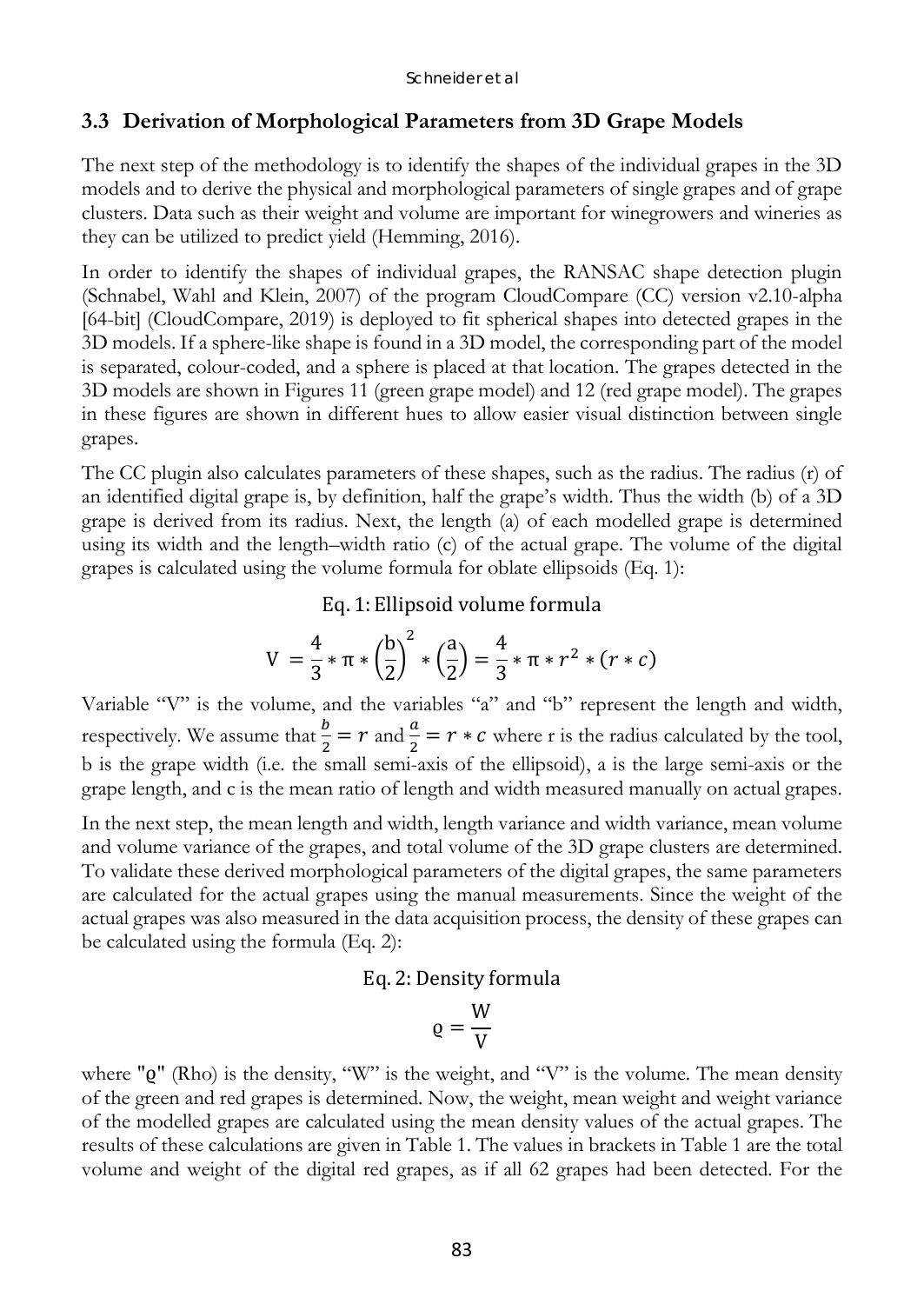missing grapes, the mean volume and weight values of the other 3D modelled red grapes were used as proxies.



**Figure 11:** Shapes of the detected green grapes **Figure 12:** Shapes of the detected red grapes

<span id="page-11-1"></span>

| Parameter [unit]                   | Green grapes  |                | Red grapes    |                                 |
|------------------------------------|---------------|----------------|---------------|---------------------------------|
|                                    | Actual grapes | Digital grapes | Actual grapes | Digital<br>grapes               |
| Number of grapes [-]               | 29            | 29             | 62            | 55                              |
| Mean Length [mm]                   | 21.18         | 21.18          | 24.11         | 24.11                           |
| Length Variance [mm]               | 1.46          | 1.07           | 3.81          | 1.22                            |
| Mean Width [mm]                    | 18.75         | 18.75          | 18.41         | 18.41                           |
| Width Variance [mm]                | 1.04          | 0.94           | 2.06          | 0.93                            |
| Total Volume [mm <sup>3</sup> ]    | 115,444.02    | 115,005.25     | 269,494.7     | 239,288.22<br>$(269, 743.08)^*$ |
| Mean Volume [mm <sup>3</sup> ]     | 3,980.83      | 3,981.05       | 4,346.69      | 4,350.69                        |
| Volume Variance [mm <sup>3</sup> ] | 639.16        | 556.33         | 1,565.36      | 684.93                          |
| Total Weight [g]                   | 138.00        | 137.48         | 346.00        | 307.22<br>$(346.32)^*$          |
| Mean Weight [g]                    | 4.76          | 4.74           | 5.58          | 5.59                            |
| Weight Variance [g]                | 0.76          | 0.67           | 2.01          | 0.88                            |
| Mean Density $[g/mm^3]$            | 0.001195      |                | 0.001284      |                                 |

<span id="page-11-2"></span><span id="page-11-0"></span>**Table 1:** Calculated morphological parameters of actual and digitally derived green and red grapes. \* Values in brackets are the total values, as if all actual grapes had been detected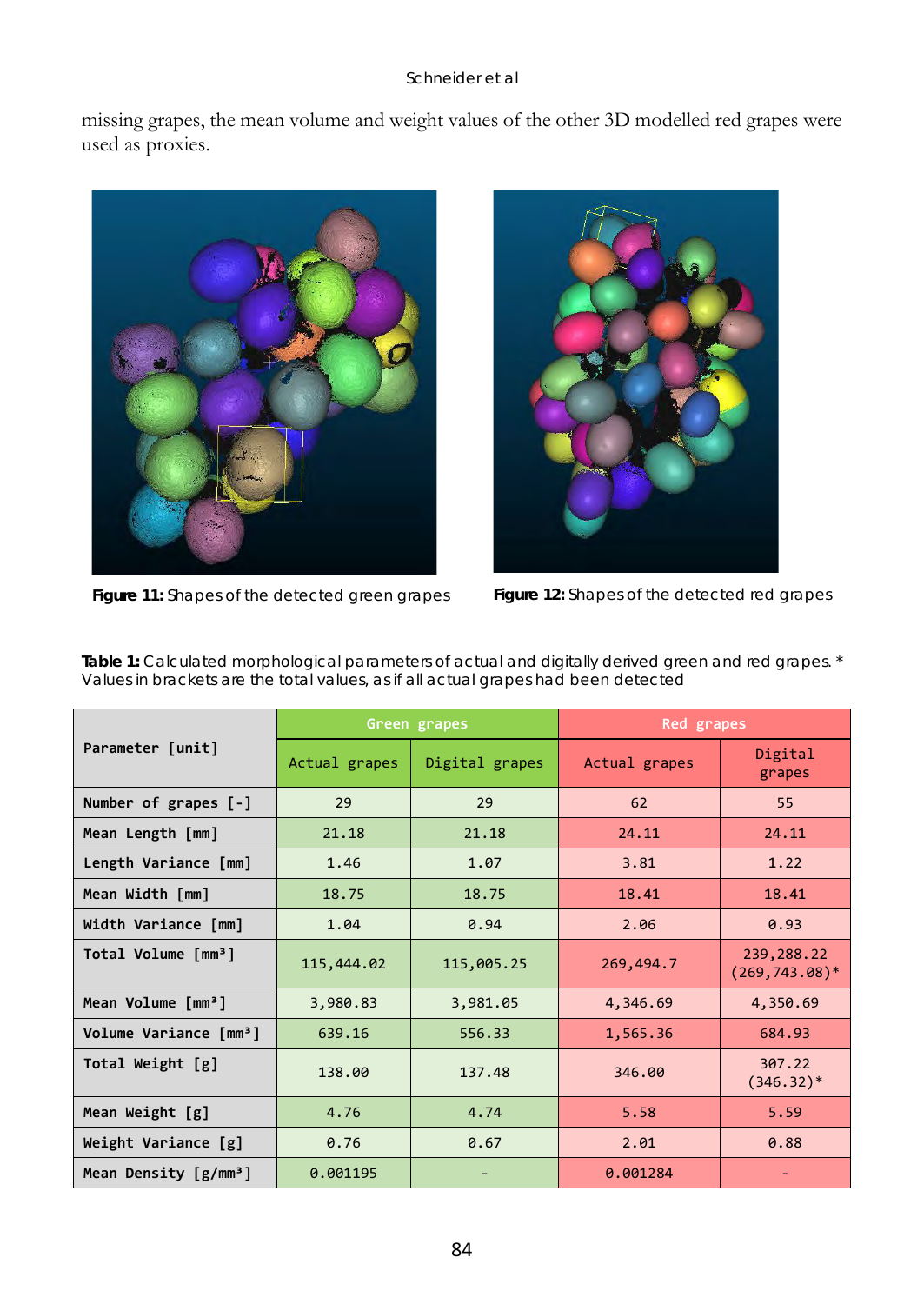# **4 Results and Discussion**

The laboratory experiment was performed three times. The setup and methodology described in this paper were followed in experiments 2 and 3 (the setup for experiment 1 was smaller), and the quantification was carried out only in the third experiment. In total, 6 grape clusters, one green and one red grape cluster per experiment, were examined. The final 3D grape models are illustrated in [Figure 7](#page-9-0) and [Figure 9,](#page-9-1) and the quantification results are shown in [Table 1.](#page-11-2) 

The results of the approach demonstrate the reconstruction of 3D grape models under laboratory conditions. The visual comparison of the models shown in [Figure 7](#page-9-0) and [Figure 9](#page-9-1) with the actual grapes i[n Figure 8](#page-9-2) an[d Figure 10](#page-9-3) shows that the modelled digital grapes are very similar to their actual counterparts. However, the comparison also reveals that some digital grapes were not correctly reconstructed, which can be seen in certain deformations in the digital grapes. It can be concluded that the process used in this laboratory experiment worked well for detecting grapes: the results of the shape-detection illustrated in [Figure 11,](#page-11-0) [Figure 12,](#page-11-1) and row 2 "Number of grapes [-]" in [Table 1](#page-11-2) show that all 29 green grapes were detected. In addition, 55 of the 62 red grapes were correctly identified, an accuracy of 88%. However, the shape-detection procedure shows difficulties in identifying strongly elliptical grapes, such as the 7 undetected red grapes. Furthermore, the methodology is reliable for the derivation of physical and morphological parameters from 3D grape models. The calculated total weight, displayed in row "Total Weight [g]" in [Table 1,](#page-11-2) of the digital green grape cluster (137.48g) differs by just  $0.52g(0.4\%)$  from the weight of the actual green grape cluster (138.0g). The estimated total weight of the digital red grape cluster (346.32g) differs by just 0.32g from its actual counterpart (346.0g).

The results of this work can be compared with the measurements of Coetzee and Lombard (2013), who examined 300 berries from 37 grape clusters to determine specific grape parameters. They calculated an average grape cluster weight of 101.3g, which differs significantly from the estimated total grape cluster weights presented in this paper (138.0g for the digital green grape cluster; 346.0g for the digital red grape cluster). The average grape densities  $(1,130\text{kg/m}^3$  in Coetzee and Lombard  $(2013)$ ;  $1,195\text{kg/m}^3$  (green grapes) and  $1284\text{kg/m}^3$  (red grapes) in this study) are also significantly different. These disparities can be attributed to the use of differently sized grapes in the two studies. Coetzee and Lombard (2013) calculated an average grape length of 14.6mm and grape width of 12.5mm, whereas the mean grape lengths in this work were 21.18mm (green grapes) and 24.11mm (red grapes), and the mean grape widths were 18.75mm (green grapes) and 18.41mm (red grapes).

Some of our results were inconclusive. The calculated variance values differ greatly between the various parameters measured for the digital and the actual grapes. An example is the large difference in length variance, which is 0.39mm for the digital green grapes and the actual grapes, and 2.59mm for the red grapes. The large variance between the digital and the actual grapes is thought to be caused by the shape detection method we applied, which utilized spheres to approximate the grape shapes. We also experimented with using cylinders to detect grapes, but this proved inadequate as it resulted in a model of just 10 grapes.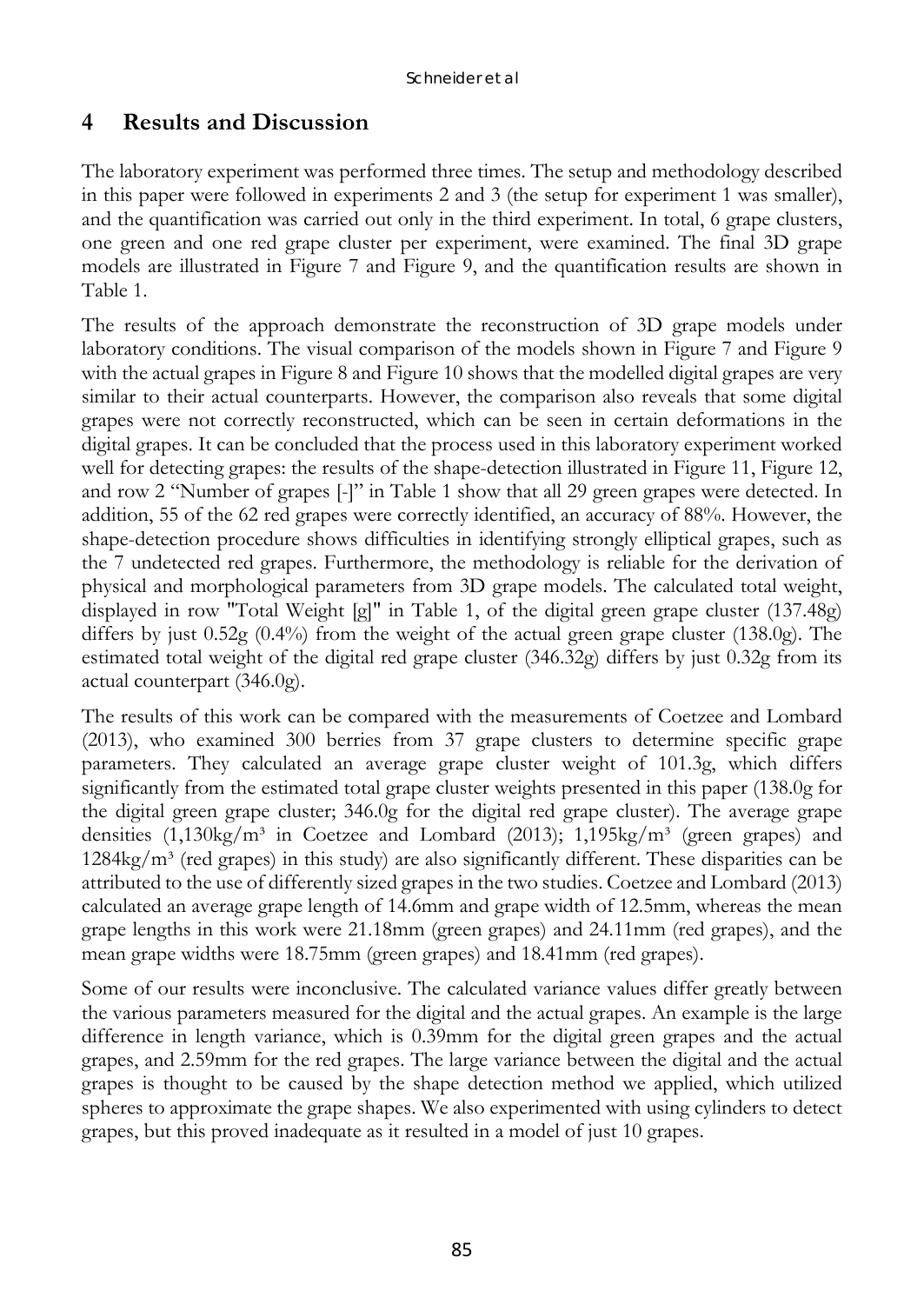Several problems and limitations were identified. The approach showed difficulties with the accurate reconstruction of misshapen or strongly elliptical grapes. Examples are highlighted by red circles in [Figure 13](#page-13-0) and [Figure 14.](#page-13-1) These grapes could be correctly detected with the use of LiDAR-based systems. Another technology which can be applied to analyse the shape of any grape is described in American Society for Horticultural Science (2009). An advantage of the SigmaScan®-based approach described there over the method presented in this paper is the grapes' independency from geometry and spatial position through the measurement of grapes based on difference in colour between the surveyed grape and the background. Additional errors such as holes in parts of stems were found because adequate point density cannot always be achieved for the modelling of thin structures. Another limitation is the immobility of the data-capture setup. It took several attempts to find an appropriate procedure and settings. Furthermore, a new construction would need to be built if an entire row of vines was to be simulated and modelled.

The results of our preliminary laboratory experiment indicate that close-range photogrammetry can be applied to generate 3D grape models and that parameters such as the volume of the grape can be derived from these digital models.



Figure 13: Difficulties detecting misshapen grapes Figure 14: Incorrectly identified elliptical

<span id="page-13-1"></span><span id="page-13-0"></span>grapes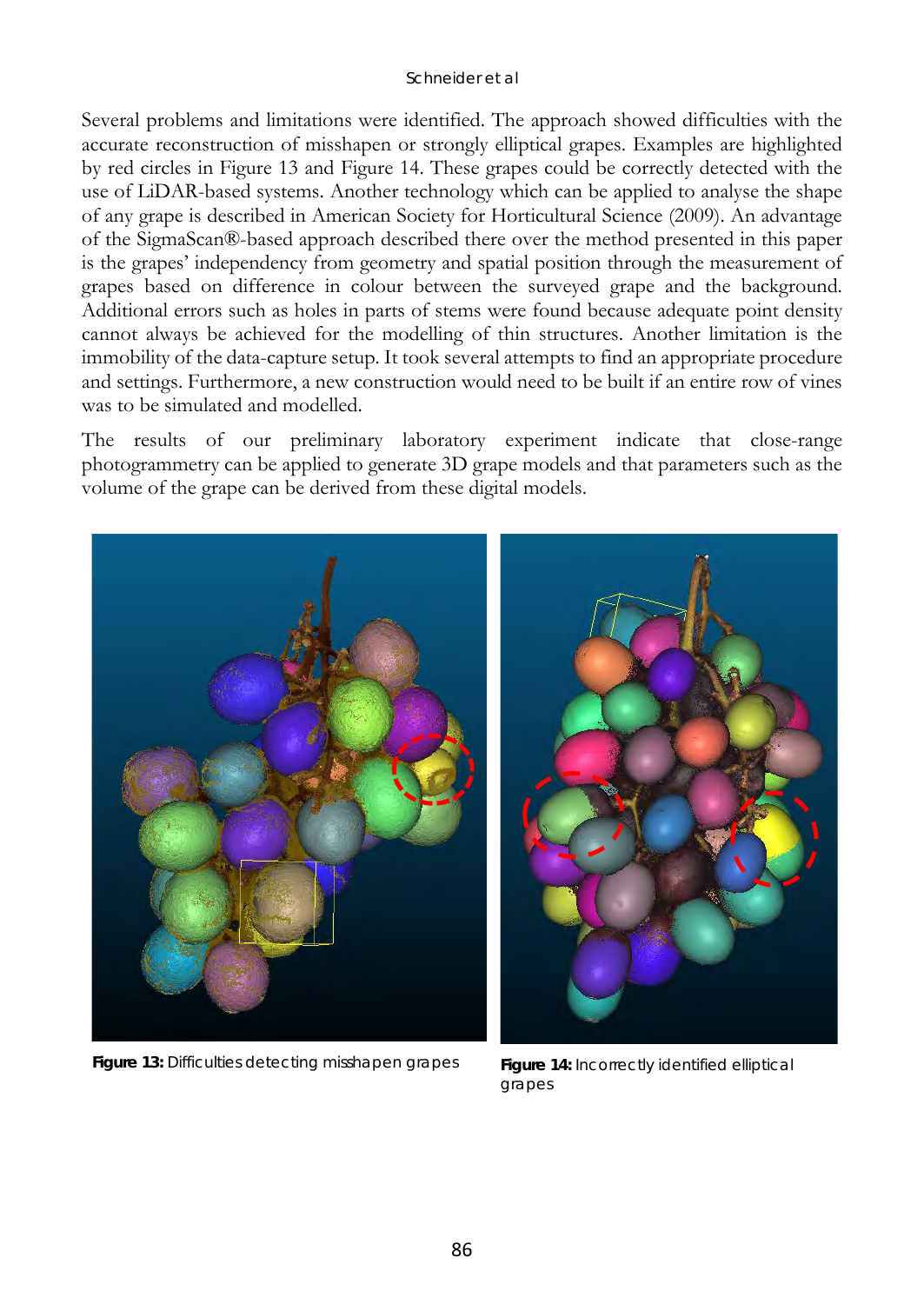# **5 Conclusions and Future Work**

In this paper we conceptualized and modelled 3D grapes and used these models to derive physical and morphological parameters. In the laboratory experiment, a special data-capture setup was constructed to record multi-view high-resolution image datasets of commercially available green and red grapes, representing grapes at harvest stage (E-L 38). The datamodelling process focused on the generation of high-resolution 3D grape models, the derivation of parameters from them, and the comparison of the parameters for 3D grape models and actual grapes. The approach shows that close-range photogrammetry can be applied in a lab to create high-resolution 3D grape models and to derive reliable physical and morphological parameters.

In a future project, a similar approach could be applied in-field by, for example, creating a system of multiple cameras mounted on an unmanned autonomously moving vehicle, such as a UAS, which generates close-range multi-view image datasets. These datasets could then be utilized to generate 3D models of grapes on the vines, which in turn could be used to derive parameters such as grape volume to estimate the yield of the grapes.

# **Acknowledgments**

The authors would like to thank the three anonymous reviewers and editor Mary Rigby for their valuable input into the content of this paper, which certainly improved the quality of it.

# **References**

- Agisoft. (2019). Professional Edition. Retrieved from https://www.agisoft.com/features/professionaledition/
- American Society for Horticultural Science. (2009). Grape shapes. Retrieved from https://www.eurekalert.org/pub\_releases/2009-02/asfh-gs021709.php

Centinari, M. (2018). Grapevine Bud Break 101 [Blog post]. Retrieved from https://psuwineandgrapes.wordpress.com/2018/05/14/grapevine-bud-break-101/

- CloudCompare (version 2.10-alpha) [GPL software]. (2019). CloudCompare Open Source project. Retrieved from http://www.cloudcompare.org/
- Coetzee, C. and Lombard, S. (2013). The destemming of grapes: Experiments and discrete element modelling. *Biosystems Engineering*. 114(3), 232-248.
- Dunn, G. M. (2010). *Yield Forecasting* [Fact sheet]. Retrieved from https://www.wineaustralia.com/getmedia/5304c16d-23b3-4a6f-ad53 b3d4419cc979/201006\_Yield-Forecasting.pdf
- Goldammer, T. (2015). *The grape grower's handbook*. 2nd edition. USA: Apex Publishers.
- Hellman, E. W. (2003). Grapevine Structure and Function. Retrieved from https://www.growables.org/information/LowChillFruit/documents/GrapeExtOrg.pdf Hemming, R. (2016). Wine by numbers: viticulture, part one. Retrieved from

https://www.jancisrobinson.com/articles/wine-by-numbers-part-one